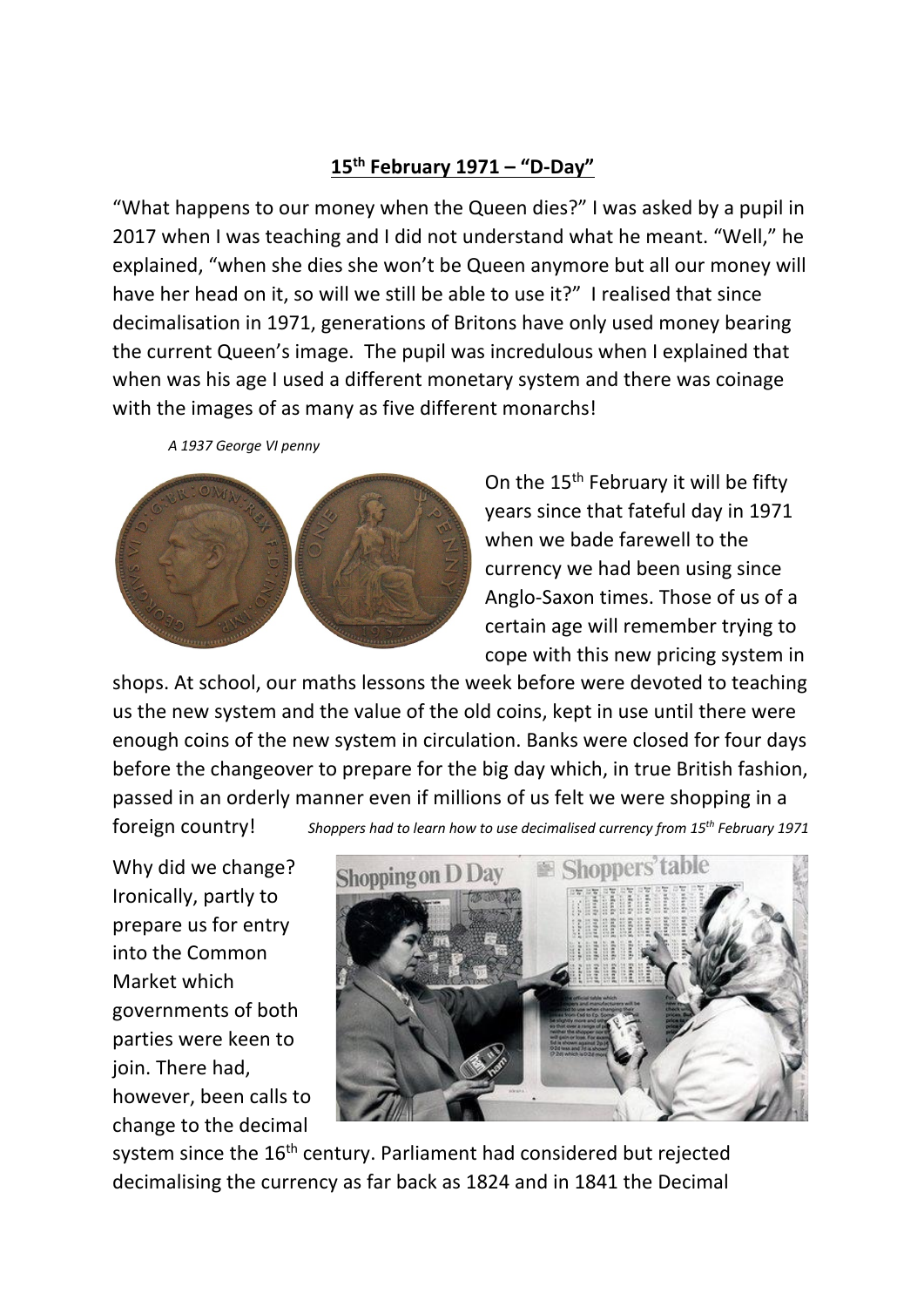Association was founded to support decimalisation and the use of the metric system.

In 1963 a report was issued by a government-appointed Committee of the Inquiry of Decimal Currency, leading 3 years later to an agreement to adopt decimalisation and the Decimal Currency Act was passed in 1969. To prepare the nation, the Decimal Currency Board (DCB) was set up and it ran a public information campaign for 2 years prior to the switchover.

*Two-shilling coin, or florin, 1949*



In 1968 the 5 pence piece (then used as a shilling) and the 10 pence piece (then used as two shillings or a florin) were introduced to get people used to the new coins. The 50 pence piece coin was introduced in 1969 to replace the old 10 shilling (10 'bob') note.

For a short time, the two currencies operated in tandem so people could pay in pounds, shillings and pence and receive new money as change. The old penny, halfpenny and threepenny coins were officially taken out of circulation by August 1971.

It marked the end of a monetary system dating back to Roman times and reintroduced by King Offa of Mercia in the Anglo-Saxon period. The £ sign, still in use, is an elaborate L and short for the Latin word *librum* meaning pound. The s which had been used for shilling came from the Roman coin the *solidus* and the penny, denoted with a d, was from the Roman coin the *denarius*. There was a much wider variety of coins than we have now and they were much larger and heavier. As well as halfpennies, pennies, and shillings there were the



much-loved sixpences (believed to bring good luck and also

*from l to r: sixpence), half crown, half penny*

put in Christmas puddings), the threepenny bit (or thrupenny bit as it was pronounced) with its fluted edge, the florin (worth 2 shillings and introduced in